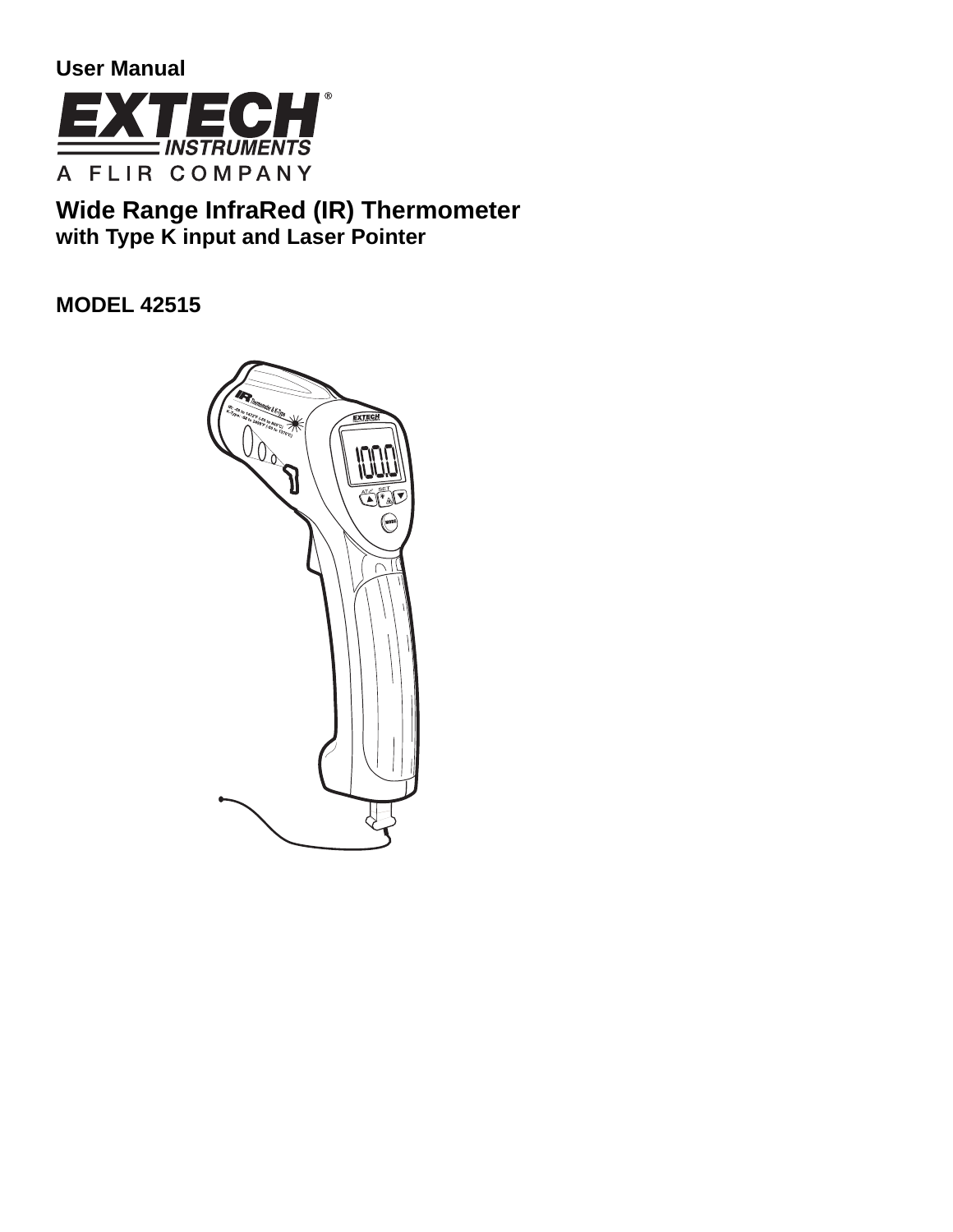## *Introduction*

Congratulations on your purchase of the Model 42515 IR Thermometer. The Model 42515 IR thermometer measures and displays non-contact (infrared) temperature readings up to 1472°F (800°C). The built-in laser pointer increases target accuracy while the backlit LCD and handy push-buttons combine for convenient, ergonomic operation. The Type K thermocouple input provides contact measurements up to 1370°C (2498°F)\*. The adjustable emissivity feature allows the IR thermometer to measure the temperature of virtually any surface. Proper use and care of this meter will provide years of reliable service.

\* The supplied thermocouple is rated for  $250^{\circ}$ C (482 $^{\circ}$ F).

#### *Safety*

- Use extreme caution when the laser pointer is on
- Do not point the beam toward anyone's eye or allow the beam to strike the eye from a reflective surface
- Do not use the laser near explosive gases or in other potentially explosive areas

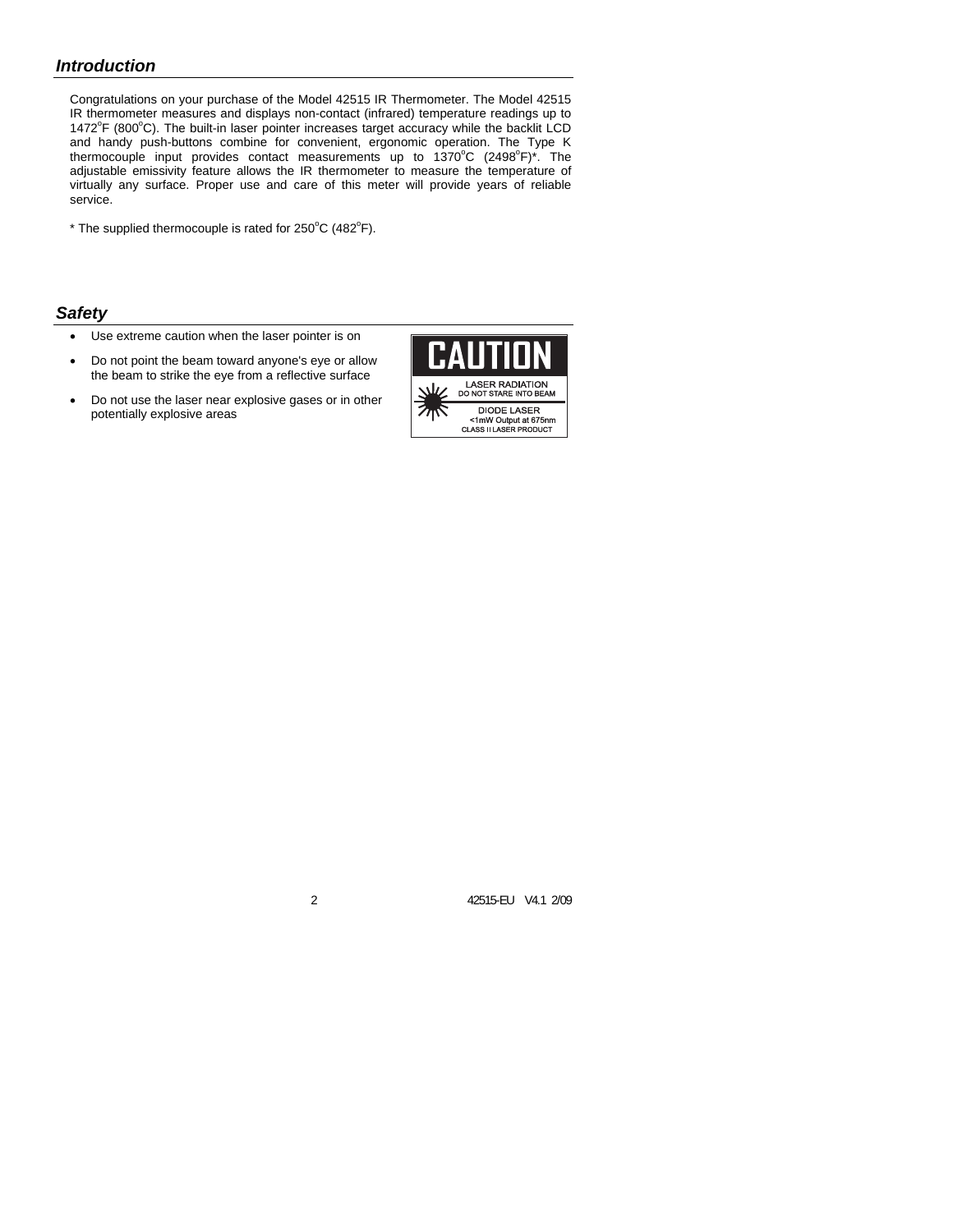## *Meter Description*

- 1. Laser pointer
- 2. IR Sensor
- 3. Measurement Trigger
- 4. Battery and Switch compartment
- 5. LCD Display
- 6. Function Buttons
- 7. Type-K thermocouple
- 8. Temperature units  $(^{\circ}C$  or  $^{\circ}F$ ) switch
- 9. Test lock ON / OFF switch
- 10. Alarm ON / OFF switch

Note that switches are located in the battery compartment behind the battery.





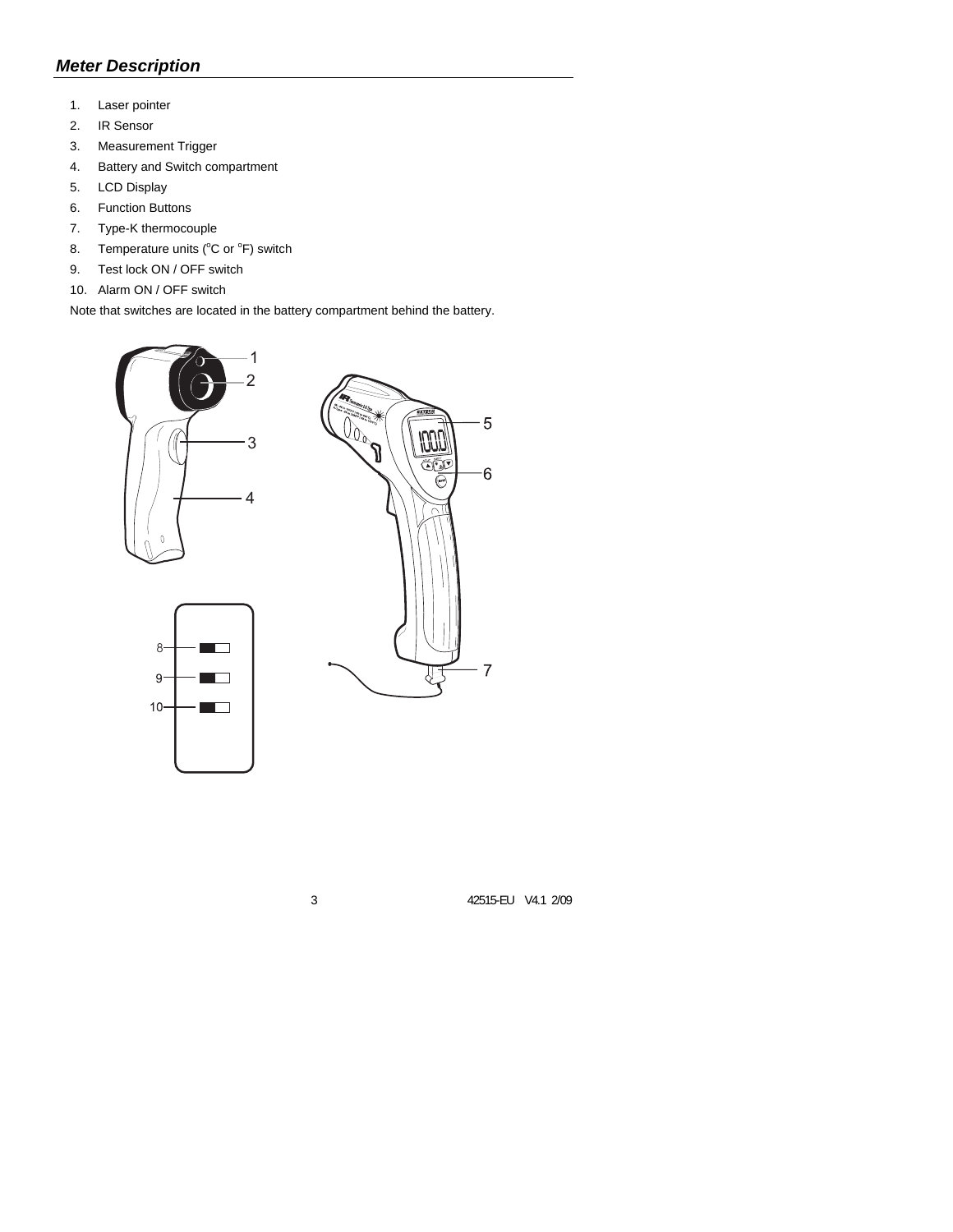## *Operating Instructions*

#### **IR (non-contact) Measurements**

- 1. Hold the meter by its handle and point it toward the surface to be measured.
- 2. Pull and hold the trigger to turn the meter on and begin testing. The temperature reading, the flashing 'SCAN' icon, the emissivity, and the unit of measure will appear. Note: Replace the 9V battery if the display does not switch on.
- 3. Release the Trigger and the reading will hold for approximately 7 seconds (HOLD will appear on the LCD) after which the meter will automatically shut off. The only exception to this is if the TEST LOCK switch is set to ON.

**Note**: Select the temperature units (ºF/ºC) using the top switch inside the battery compartment

#### **Backlight/Laser Pointer**

- 1. While pulling the Trigger, push the backlight/laser button  $\sqrt{\mathcal{A}}$  once to turn on the backlight.
- 2. Press it again to turn on the laser pointer. When the laser is ON the laser icon $\triangle$  will appear in the LCD.
- 3. Press the laser button to turn the backlight off.
- 4. Pressing it again turns the laser off.

**Note**: Backlight and Laser settings will be retained after the meter powers down.

#### **Type-K (contact) Measurements**

- 1. Plug the Type-K thermocouple sensor into the jacks at the bottom of the instrument. The jack accepts a standard sub-miniature connector. Note that one plug spade is wider than the other and the plug can only be inserted into the meter in one direction.
- 2. Pull the trigger to turn the instrument ON.
- 3. In order to keep the instrument's power on while testing, the user can a:) hold the trigger or b:) lock the instrument on by setting the center dip switch to the ON position (switches are located inside of the battery compartment).
- 4. Repeatedly press the MODE button until the bottom display line of the LCD reads 'T k'. The temperature shown to the right of the 'T k' symbol is the temperature that the Type-K thermocouple is sensing.
- 5. Hold the thermocouple in air or touch the tip of the sensor to the device that is to be tested. The LCD's bottom temperature display will provide the measurement value.
- 6. The supplied thermocouple is rated for  $250^{\circ}$ C (482 $^{\circ}$ F).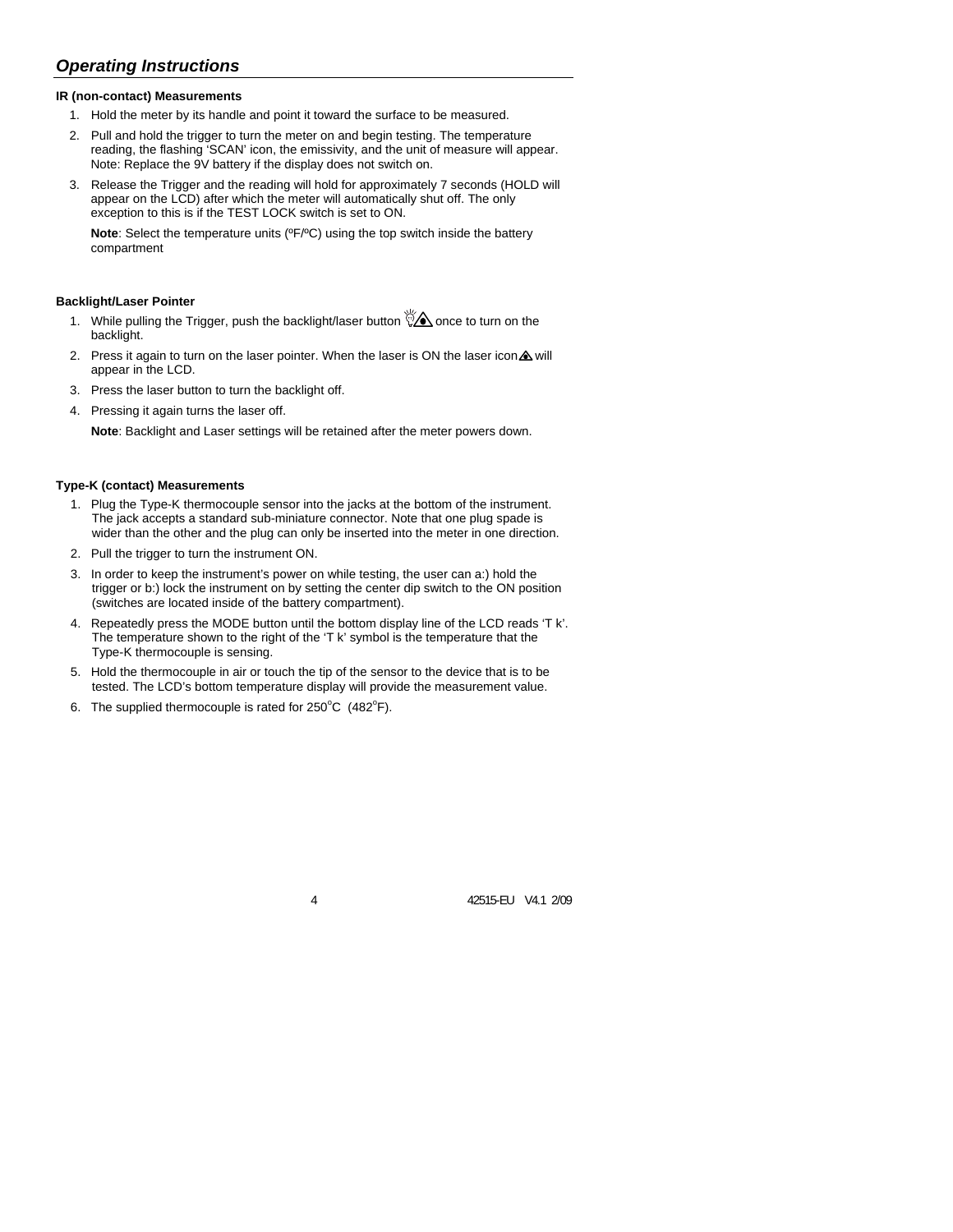#### **The MODE button options**

The MODE button is used to access the programming functions of the instrument. The selected function is displayed on the bottom line of the LCD. Each parameter is listed below with a detailed account of its use. Press the MODE button to step from one parameter to the next.

**EMS** (Emissivity Value)

To change the emissivity value, use the UP and DOWN arrows (the range is 0.10 to 1.00). The current emissivity setting is always shown at the top of the LCD display. A setting of 0.95 covers about 90% of all applications. Emissivity is discussed in a dedicated section of this manual.

**MAX** (Maximum function)

In the MAX mode, only the highest reading encountered in the current measurement session is displayed

**MIN** (Minimum function)

In the MIN mode, only the lowest reading is displayed

**DIF** (Max minus Min value)

In the DIF mode, the MAX less the MIN is displayed.

**AVG** (Average value)

In the AVG mode, all of the readings in the current measurement session are averaged and the value is displayed.

**HAL** (High Alarm setting)

The temperature that, when exceeded, causes the audible/visual alarm to trip.

**LAL** (Low Alarm setting)

The temperature that, when exceeded high to low, causes the audible/visual alarm to trip.

**T k** (Type-K contact thermocouple sensor function)

The temperature reading of the Type-K contact probe is shown next to the 'T k' icon display. If the sensor is not correctly inserted to the meter the display will show all dashes '-----'.

#### **Automatic Emissivity Adjustment**

The 42515 has the ability to automatically calibrate the emissivity setting. However, in order to do so, the temperature of the measured surface must be above 100ºC (212ºF).

Follow the steps below to use the automatic emissivity adjustment feature:

- 1. Press the MODE button until the EMS (Emissivity) icon appears on the lower LCD line.
- 2. Press and hold the Laser/Backlight button until the EMS icon begins to blink and the emissivity value is displayed as "\_
- 3. The IR temperature will be displayed on the middle line of the LCD and the Type-K temperature will be displayed on the lower LCD line.
- 4. Touch the Type-K sensor to the surface and, at the same time, take an IR reading.
- 5. When both the IR and the Type-K measurements stabilize, press the UP or DOWN arrow button. The new emissivity value will now be displayed.
- 6. Proceed to take measurements.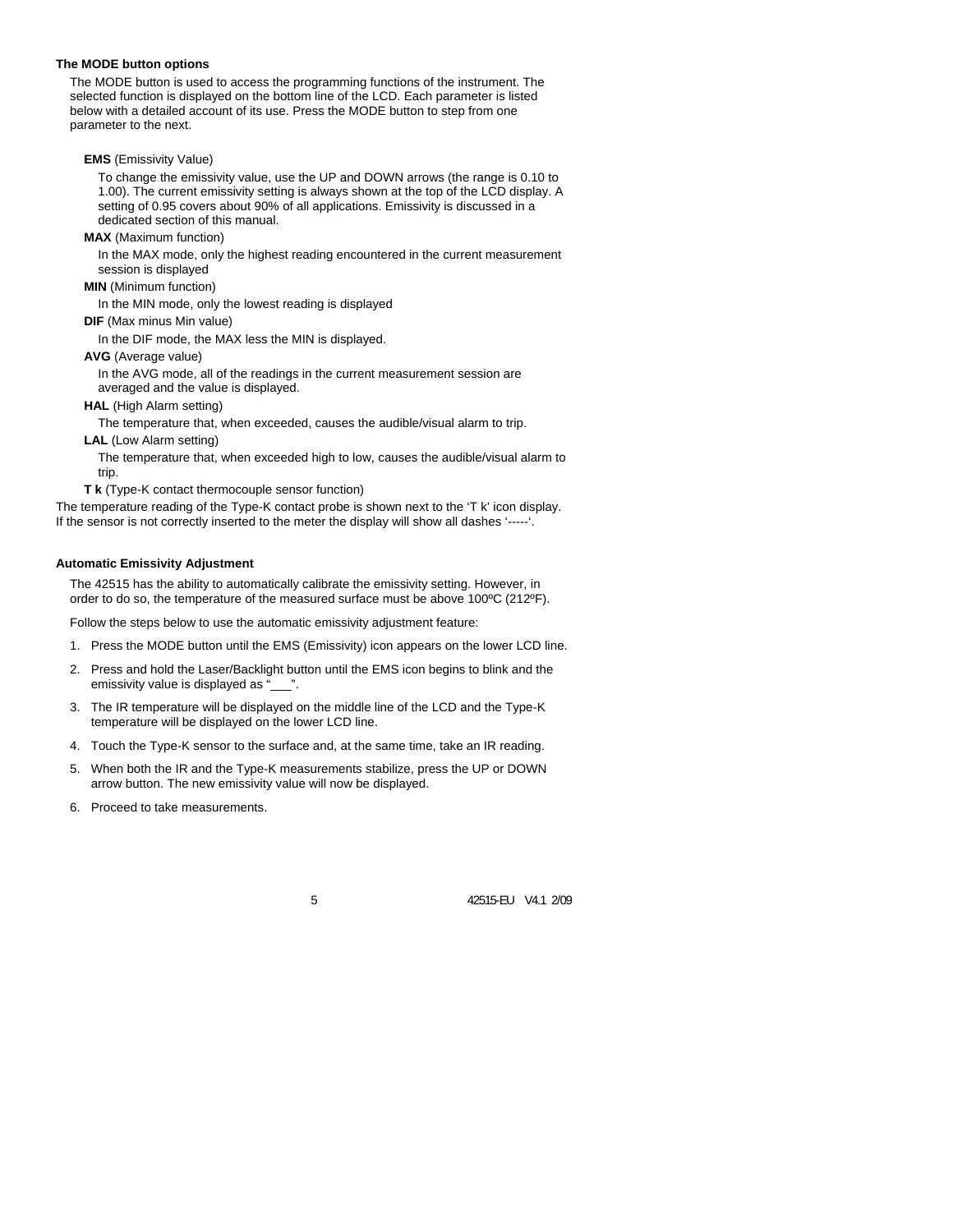#### **Over-range Indicator**

If the temperature measurement exceeds the specified temperature range, the thermometer will display dashes in place of a temperature reading.

#### **High and Low Alarm Feature**

The Model 42515 has an alarm feature whereas a High Alarm setting and a Low Alarm setting can be programmed by the user. When either Alarm point is reached the meter will alert the user via an audible beep and LCD display icon. Follow the steps below:

- 1. Press the MODE button until the HAL (High Alarm) parameter is displayed. Use the UP and DOWN arrow keys to set the desired High Alarm setting.
- 2. Press the MODE button until the LAL (Low Alarm) parameter is displayed. Use the UP and DOWN arrow keys to set the desired Low Alarm setting.
- 3. When an alarm limit is reached, the audible alarm will sound and the display icon HIGH or LOW will appear in the lower right hand corner of the LCD.
- 4. Note that if the bottom dip switch (located in the battery compartment) is set to OFF, the audible alarm will be disabled.

#### *Battery Replacement*

When the low battery symbo $\Box$  appears on the lower left side of the display, replace the meter's battery (9V). The battery compartment is located behind the light green panel that surrounds the meter's trigger (see diagram). Open the compartment by pulling the light green panel down from the trigger area. Replace the 9V battery and close the battery compartment cover.



You, as the end user, are legally bound (**Battery ordinance**) to return all used batteries and accumulators; **disposal in the household garbage is prohibited!**



You can hand over your used batteries / accumulators at collection points in your community or wherever batteries / accumulators are sold!

**Disposal:** Follow the valid legal stipulations in respect of the disposal of the device at the end of its lifecycle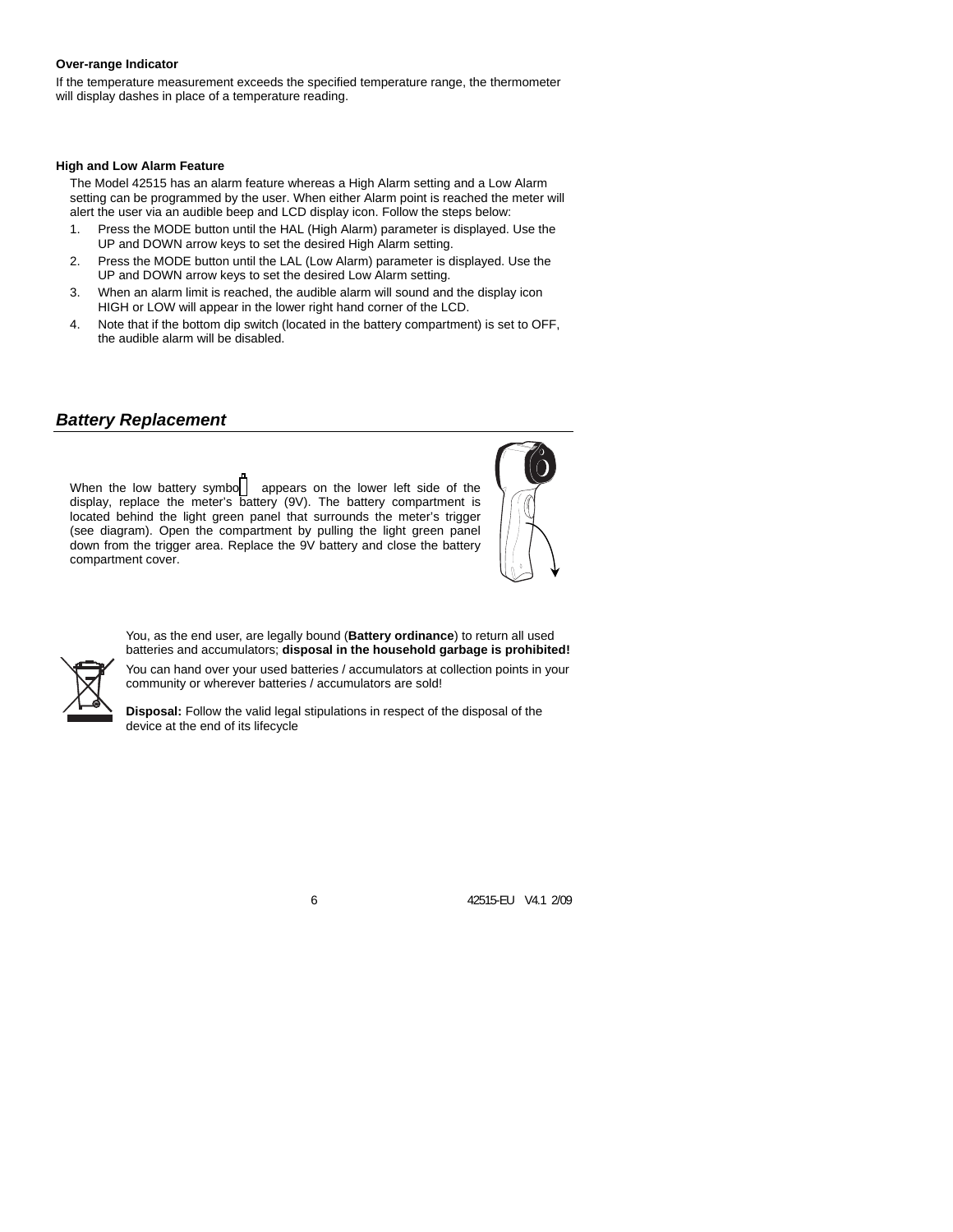#### **IR Measurement Notes**

- 1. The object under test should be larger than the spot (target) size calculated by the field of view diagram (printed on the side of the meter and in this guide).
- 2. Before measuring, be sure to clean surfaces that are covered with frost, oil, grime, etc.
- 3. If an object's surface is highly reflective, apply masking tape or flat black paint to the surface before measuring. Allow time for the paint or tape to adjust to the temperature of the surface it is covering.
- 4. Measurements through transparent surfaces such as glass may not be accurate.
- 5. Steam, dust, smoke, etc. can obscure measurements.
- 6. The meter automatically compensates for deviations in ambient temperature. However, it can take up to 30 minutes for the meter to adjust to extremely wide changes.
- 7. To find a hot spot, aim the meter outside the area of interest then scan across (in an up and down motion) until the hot spot is located.

#### **Field of View**

The meter's field of view is 13:1. For example, if the meter is 13 inches from the target (spot), the diameter of the target must be at least 1 inch. Other distances are shown in the field of view diagram. Note that measurements should normally be made as close as possible to the device under test. The meter can measure from moderate distances but the measurement may be affected by external sources of light. In addition, the spot size may be so large that it encompasses surface areas not intended to be measured.

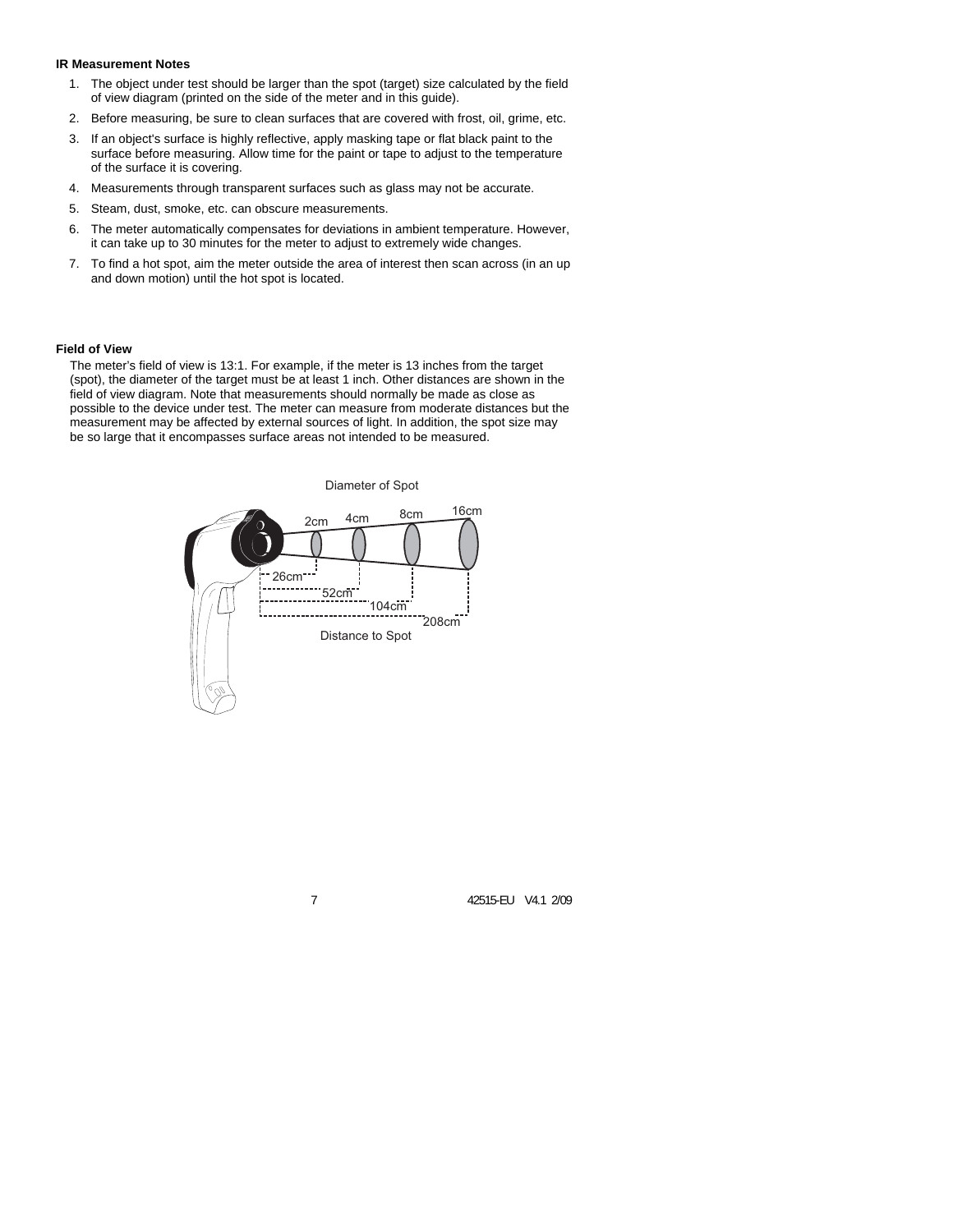#### **Emissivity and IR Measurement Theory**

IR Thermometers measure the surface temperature of an object. The thermometer's optics sense emitted, reflected, and transmitted energy. The thermometer's electronics translate the information into a temperature reading which is then displayed on the LCD.

The amount of IR energy emitted by an object is proportional to an object's temperature and its ability to emit energy. This ability is known as emissivity and is based upon the material of the object and its surface finish. Emissivity values range from 0.1 for a very reflective object to 1.00 for a flat black finish. For the Model 42515, the emissivity is adjustable from 0.1 to 1.00. Most organic materials and painted or oxidized surfaces have an emissivity factor of 0.95. When in doubt, set the emissivity to 0.95.

| <b>Material under test</b> | <b>Emissivity</b>       | <b>Material under test</b> | <b>Emissivity</b> |
|----------------------------|-------------------------|----------------------------|-------------------|
| Asphalt                    | 0.90 to 0.98            | Cloth (black)              | 0.98              |
| Concrete                   | 0.94                    | Skin (human)               | 0.98              |
| Cement                     | 0.96                    | Leather                    | 0.75 to 0.80      |
| Sand                       | 0.90                    | Charcoal (powder)          | 0.96              |
| Soil                       | 0.92 to 0.96            | Lacquer                    | 0.80 to 0.95      |
| Water                      | $0.92$ to $0.96$        | Lacquer (matt)             | 0.97              |
| lce                        | 0.96 to 0.98            | Rubber (black)             | 0.94              |
| Snow                       | 0.83                    | <b>Plastic</b>             | 0.85 to 0.95      |
| Glass                      | $0.90 \text{ to } 0.95$ | Timber                     | 0.90              |
| Ceramic                    | $0.90$ to $0.94$        | Paper                      | 0.70 to 0.94      |
| Marble                     | 0.94                    | Chromium Oxides            | 0.81              |
| Plaster                    | 0.80 to 0.90            | <b>Copper Oxides</b>       | 0.78              |
| Mortar                     | $0.89$ to $0.91$        | Iron Oxides                | 0.78 to 0.82      |
| Brick                      | 0.93 to 0.96            | <b>Textiles</b>            | 0.90              |

#### **Emissivity Factors for Common Materials**